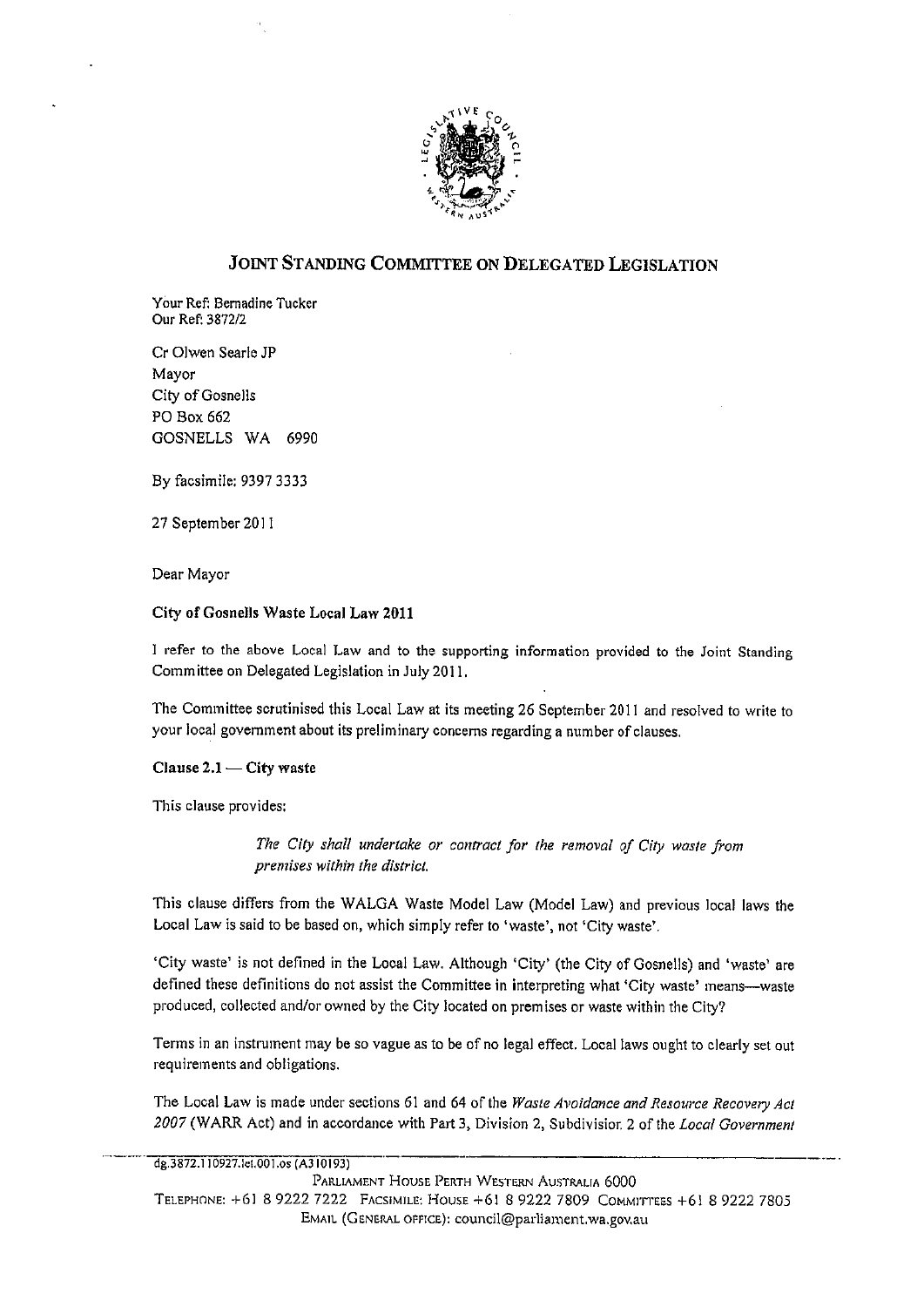Act 1995 (LG Act), It is implied that Parliament, in enacting the empowering provisions, does not authorise laws containing vague terms.

In the Committee's preliminary view, the words 'City waste' are so uncertain and vague as to be ofno legal effect. It is the Committee's preliminary view the phrase 'City waste' in clause 2.1 is not authorised or contemplated by, and inconsistent with, the WARR Act and LG Act and offends the Committee's term of reference 3.6(a). The phrase is therefore moperative under section 3.7 of the LG Act and section 61(8) of the WARR Act to the extent of the inconsistency and is void under section  $43(1)$  of the *Interpretation Act 1984* to the extent of the inconsistency.

The Committee seeks an undertaking from your local government to delete the word 'City' before 'waste' in clause 2.1 of the Local Law.

## City

'City' is defined in clause 1.3 of the Local Law to mean 'the City of Gosnells' and the instrument repeatedly refers to 'the City', not 'the local government'. Neither 'Council' nor 'Local Government' are defined in the Local Law. (The tomi'local government' is not used in the Local Law. The term 'Council'is used only once in the enacting fomula and when affixing the sealto the Local Law).

The instrument deviates from the Model Law which defines 'local government' to mean 'the [City of ... etcl' and refers to 'the local government' throughout the Model Law. The Shire of Broomehill-Tambellup Waste Services Local Law 2009, on which the Local Law is said to be based, also correctly uses the term 'local government'.

The Committee has raised the issue of the use of the word 'City' in previous instruments including the City of Perth Parking Local Law 2010 and City of Mandurah Waste Management Local Law 2010.

After seeking undertakings from the City of Perth and City of Mandurah to amend their local laws, the Committee wrote to Hon John CastrilliMLA, Minister for Local Government expressing its concerns regarding the use of the word 'City' in local laws. I attach a copy of the letter to the Minister for Local Government dated 21 June 2011. The Minister for Local Government accepted the Committee's view in his response dated 1 August 2011, which is attached for your information.

The Committee seeks an undertaking from your local govemment to amend the Local Law to make the terms in the instrument consistent with the Waste Avoidance and Resource Recovery Act 2007 and the Local Government Act 1995 by replacing references to the 'City' with 'local government';

## Clause  $2.12(3)$  — collection service of recyclable material and a collection for bulk material

This clause provides:

An occupiers of premises shall comply with and observe the directions given by an authorised person, the City or its contractor in relation to--

- $(a)$  a collection service for recyclable material; or
- $(b)$  a collection for bulk material; ...

dg. 3872. 110927. let 001. os (A310193)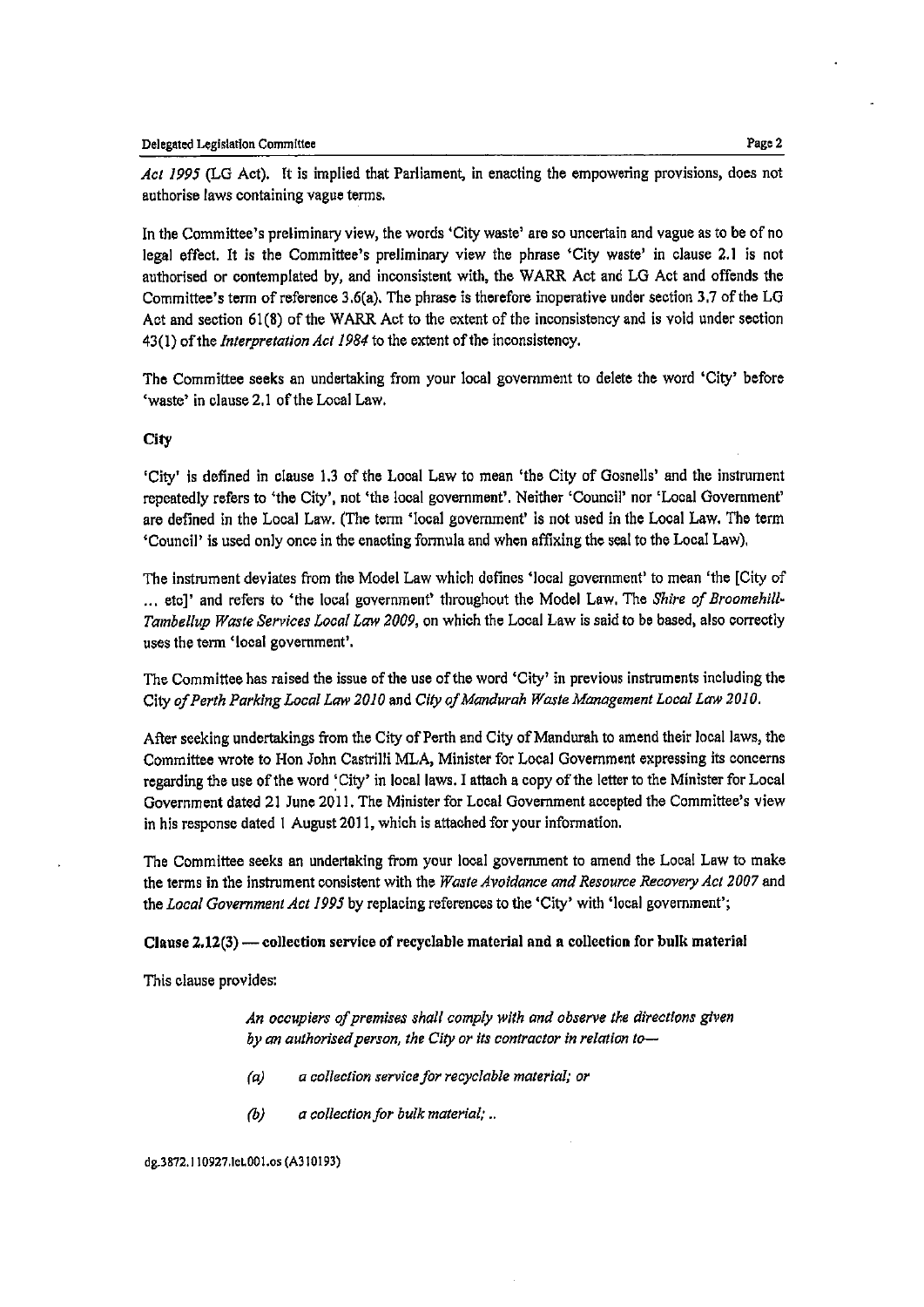#### Delegated Legislation Committee

The Committee is of the view that it would be preferable to define the phrases 'collection service of recyclable material' and 'a collection for bulk material' in the Local Law.

Page3

The Committee suggests that your local government amends the Local Law to define the terms 'collection service of recyclable material' and 'a collection for bulk material' in clause 1.2.

## Offences and Penalties

Clause 3.1 of the Local Law provides that a person who fails to do anything required or directed to be done under the Local Law or who does anything which under the Local Law they are prohibited from doing commits an offence. The LOGal Law imposes the maximum penalties under sections 63(3) and (4) of the WARR Act for all offences  $-$  a penalty not exceeding \$5 000, and if the offence is of a continuing nature, a further penalty not exceeding \$500 for every day. Section 9.16 of the LG Act provides that offences may be prescribed in certain circumstances,

Clause 3.2 and Sohedule I of the Local Law implements prescribed offences (infringement notice offences) and modified penalties. Schedule I includes a list of offences and 'Any other offence [established by clause  $3.1(1)$ ] not specified' in the Schedule. This has the effect of listing all offences as prescribed offences, without specifically listing all prescribed offences.

The Committee is concerned about a number of offences and prescribed offences in the Local Law, The Committee is of the firm view that many offences and prescribed offences are contrary to the principles of good governance. Section 3.1(I) of the LG Act provides that a general function of a local government is to provide forthe good government of persons in its district.

The Committee notes that offences that are too vague and uncertain are not authorised by the empowering provisions.

Many offences involve vague terms that are not defined and leave a broad subjective discretion to the City employee who is authorised to prosecute the offences. For example, what is considered a 'Glean' bin may vary considerably from person to person. The Committee questions whether it is reasonable to expect a person to keep their bin 'clean' at all times. It may be difficult to determine what is considered a 'Suffioient' number of private containers. Further, some offences ingluding failing to keep a lid glossd, foiling to keep the reoeptaole so it is not visible from the street or foiling to keep it in a prescribed position may be considered more trivial acts or omissions, not conduct that should attract the fines enacted in the Local Law.

It is notable that the penalty for all offences is the maximum under the WARR Act even though the seriousness of the offending conduct varies considerably, Section  $64(6)$  of the WARR Act provides that the level of a penalty imposed by a local law may relate to the circumstances or extent of the offence, whether the offender has previously committed an offence and, if so, the number of offences previously committed. It appears that the Aot contemplates the imposition of penalties relating to the eiroumstances or extent of the offence. There appears to have been ino attempt to reflect the seriousness of the offending conduct in the penalties. It is uncertain whether discretion is permitted.

The Committee is also concerned with the vague prescribing of 'Any other offence not specified' in Schedule I.

dg. 3872.110927. let. 001. os (A310193)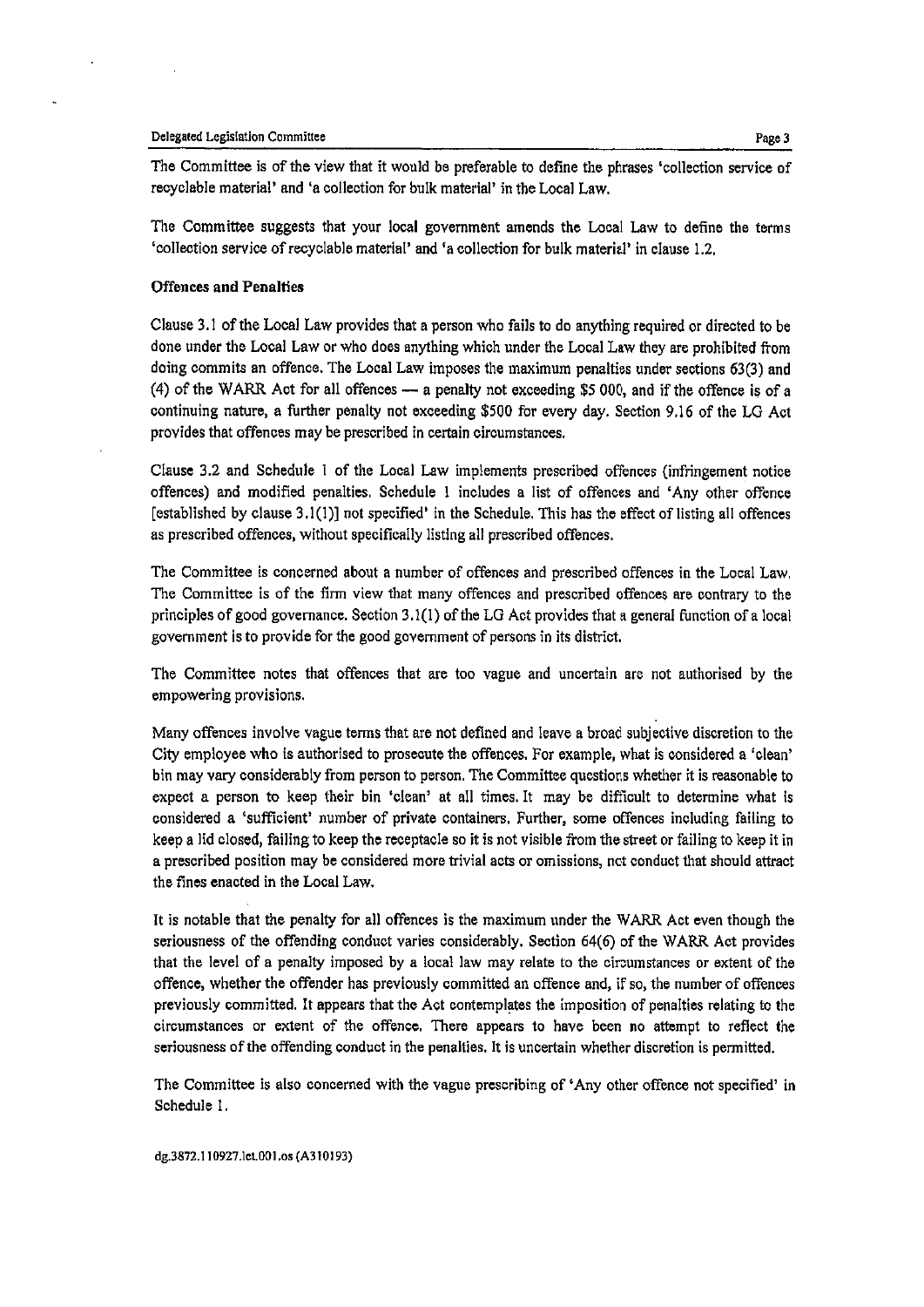## Conclusion

In summary, the Committee requests the following undertakings from your local government:

- . to delete the word 'City' before 'waste'in clause 2.1;
- $\bullet$  to amend the instrument, to make the terms in the instrument consistent with the Waste Avoidance and Resource Recovery Act 2007 and the Local Government Act 1995 by replacing references to the 'City' with 'local government';
- to define the phrases 'collection service of recyclable material' and 'collection for bulk material' in clause  $\sqrt{2}$ ;
- . to review and revise the offences and Schedule I (Prescribed Offences). Please provide details of proposed amendments,

and that

- . all consequential undertakings arising from the undertaking will be made;
- . clauses will not be enforced in a manner contrary to the undertakings tliatthe Council gives;
- . the undertaking will be completed within six months of the date of the City's letter giving the undertakings;
- . the City of Cosnells will provide a copy of the minutes of the meeting at which the Council resolves to provide the undertaking above; and
- . where the Local Law is made publicly available, whether in hard copy or electronic form, it be accompanied by a copy of these undertakings.

Due to its concerns with this Local Law, the Committee resolved to give notice of motion to disallow the City of Gosnells Waste Local Law 2011 in the Legislative Council on 27 September 2011. However, the giving of notice should not be taken as indicating that the Committee has resolved to recommend disallowance at this stage.

Given the strict timeframes for disallowance of subsidiary legislation under the Legislative Council's Standing Orders and the *Interpretation Act 1984*, the Committee requests that the information and undertakings be provided by 5pm on Wednesday, 12 October 2011, If you have any questions, please telephone the Committee's Advisory Officer, Ms Suzanne Veletta on 9222 7250 or at delleg@parliament.wa.gov.au.

Yours sincerely  $\frac{1}{\sqrt{2}}$ Mr Joe Francis MLA

Chajrman<br>Encs

dg. 3872.110927. let. 001. os (A310193)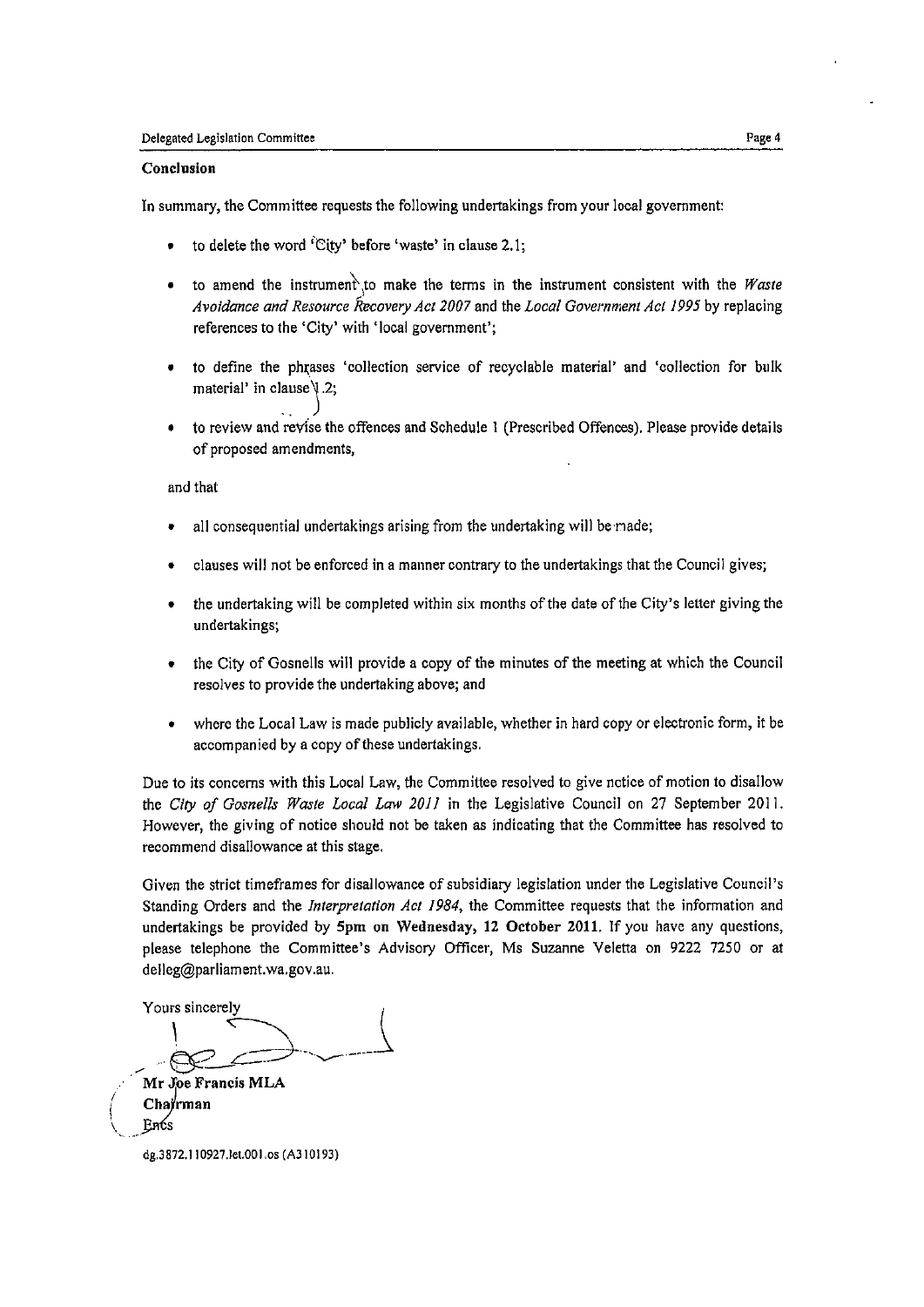

# JOINT STANDING COMMITTEE ON DELEGATED LEGISLATION

Our Ref: 3855/15 & 3856/1

Hon John Castrilli MLA Minister for Local Government 12<sup>th</sup> Floor, Dumas House 2 Havelock Street WEST PERTH WA 6005

By facsimile: 9213 6801

21 June 2011

Dear Minister

## City of Perth Parking Local Law 2010 and City of Mandurah Waste Management Local Law 2010

The Joint Standing Committee on Delegated Legislation recently scrutinised the two above named local laws noting that each local government had used the term 'City' in their definitions clause rather than the correct terms 'Council' and 'Local Government'.

# City of Perth Parking Local Law 2010

In the City of Perth Parking Local Law 2010 (Perth Local Law), the Committee noted that the term 'local government' was notused as the preferred term to refer to either the City of Perth or the Council of the City of Perth.

Given the varying uses of the terms 'City' and 'Council' throughout the Perth Local Law, the Committee sought clarification in relation in relation to the following:

- why the defined term 'Council' had been replaced by 'City' in clauses 2.1 and 2.2; and
- given that 'City' was defined as 'City of Perth', to which entity or persons did the 'City of Perth' specifically refer and queried why this was not specified in the Perth Local Law.

The City of Perth advised that the term 'Council' was amended to read 'City' to enable the City's administration to identify and set aside or remove parking within an appropriate timeframe to facilitate special events. The City also explained that the definitions clause in the local law clearly defined 'City' to mean 'City of Perth' and that this was considered to be a common definition of the term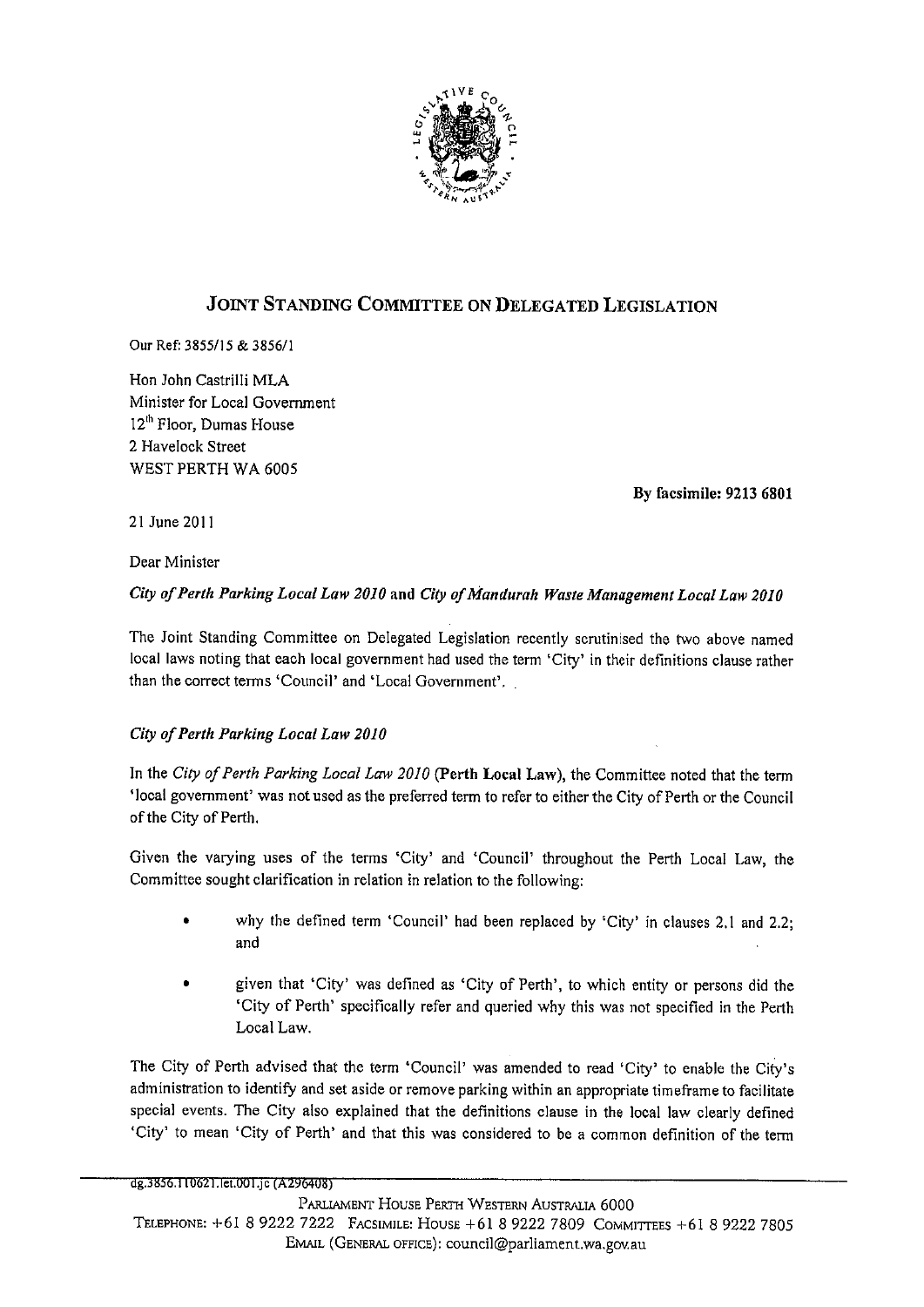'City' that often appears in local laws. The City of Perth means the local government of the City of Perth,

After considering the City of Perth's arguments above, the Committee remained concerned that the information provided regarding the use of 'City' rather than 'Council' in clauses 2.1, 2.2 and 2.21(3) of the Perth Local Law shifted the power to identify and set aside or remove parking within the City of Perth from the elected members of the Perth City Council to the administrative arm of the local government. The Committee sought an undertaking that the word 'City' be changed back to 'Council' in clauses 2.1, 2.2 and 2.21(3) of the Local Law. The City provided undertakings on 8 June 2011 to replace the word 'City' with the word 'Council' in the named clauses.

## City of Mandurah Waste Management Local Law 2010

The Committee noted that this Local Law had not used the standard definition from WALGA's Waste Model law which states that 'local government means the [City of Mandurah]'. Instead 'City' was defined as 'the City of Mandurah, the body corporate or legal entity established under section 2.5 of the Local Government Act 1995'.

The Committee noted that neither "Council" nor "Local Government" were defined in clause 1.5(1) though the term "local government" was mentioned once in the definition of "suitable enclosure" as meaning "an enclosure— $(f)$  provided with a ramp into the enclosure having a gradient no steeper than 1:8 unless otherwise approved by the local government." The term "Council" was used once in the enacting formula:

> Under the powers conferred on it by the Waste Avoidance and Resource Recovery Act 2007 and the Local Government Act 1995 and under all other enabling powers, the Council of the City of Mandurah resolved on 25 January 2011 to adopt the following local law.

and

in the definition of "authorised person" as meaning "a person appointed by the Council under section 9.10 of the LG Act to perform any of the functions of an authorised person under this local law."

The Committee had a preliminary view that the Waste Avoidance and Resource Recovery Act 2007 under which this Local Law was made refers to "local governments" making local laws not a "body corporate or legal entity".

The Committee requested an explanation as to why the terms "Council" and "Local Government" were not defined in clause  $1.5(1)$ . The City said it had been advised by the Department to make those changes. The Committee has now asked the City to provide an undertaking to make the terms consistent with the Waste Avoidance and Resource Recovery Act 2007 and the Local Government Act 1995.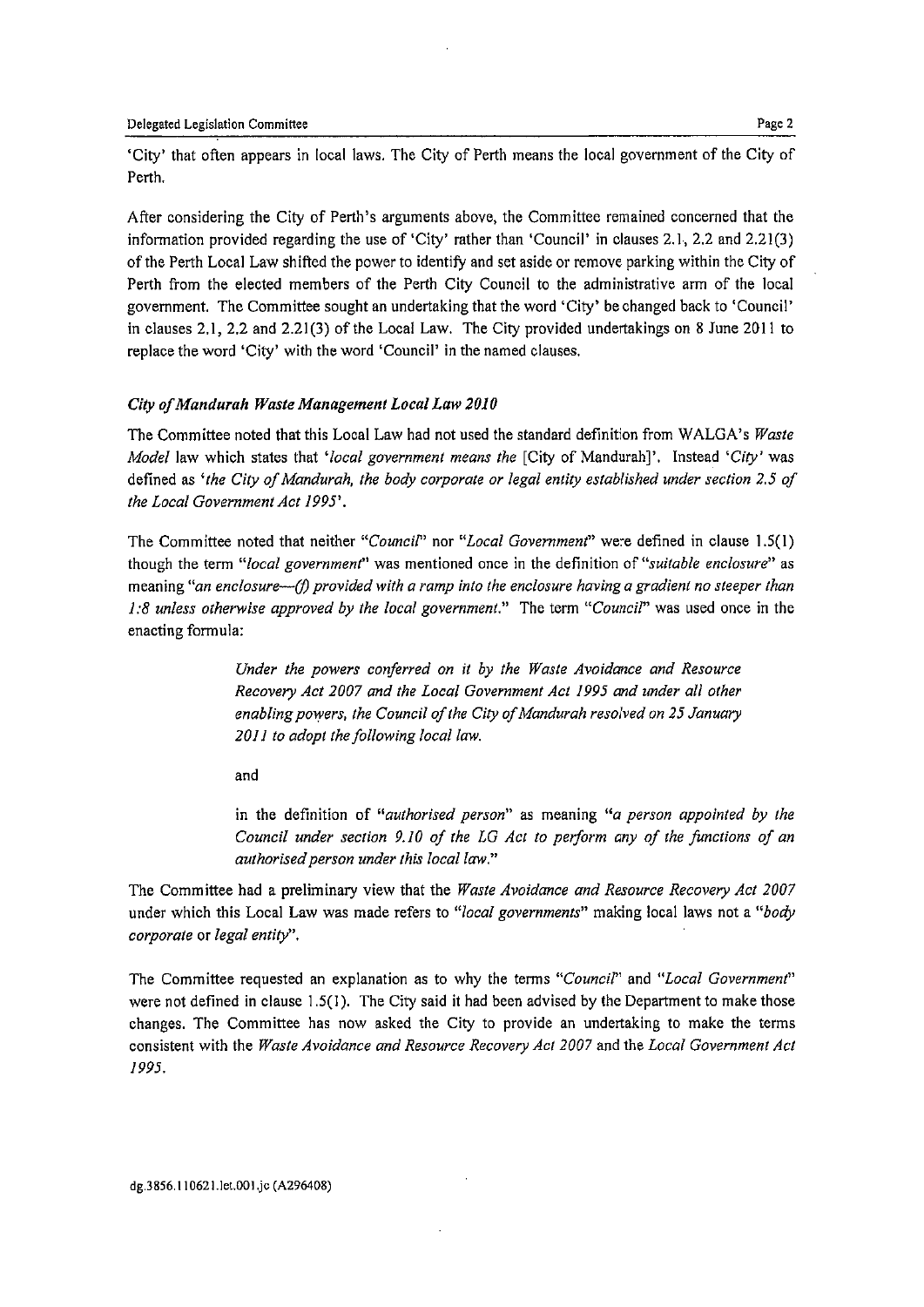The Committee is concerned at the shift of power from elected members to the administrative arm of the local government implied by the use of such terminology in local laws. The Committee will be vigilant in ensuring that the correct terminology is used in all local laws and requests you advise the Department accordingly.

The Committee would appreciate your response to this matter by Thursday, 4 August 2011.

If you have any queries in relation to this letter, please contact the Committee's Advisory Officer (Legal), Ms Irina Lobeto-Ortega on ph: 9222 7302, fax: 9222 7805 or via email at delleg@parliament.wa.gov.au.

Yours sincerely  $\overline{\phantom{a}}$ ,  $\chi$ 

 $Mr$  *j*oe Francis MLA Chairman

cc: Ms Jennifer Mathews, Director General, Department of Local Government By facsimile: 9217 1555